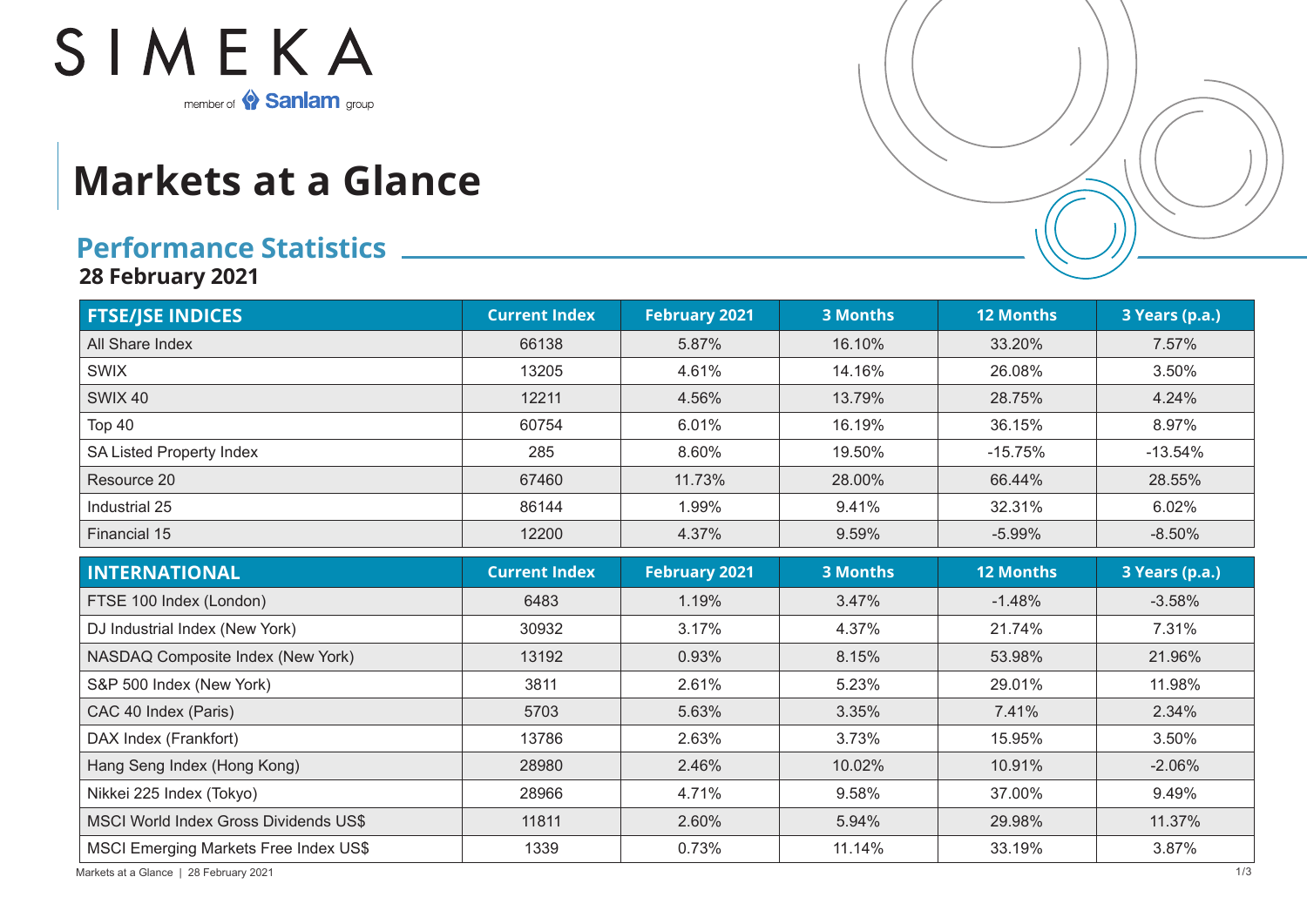| <b>FIXED INTEREST</b> | <b>February 2021</b> | 3 Months        | <b>12 Months</b> | 3 Years (p.a.) | 5 Years (p.a.) |
|-----------------------|----------------------|-----------------|------------------|----------------|----------------|
| <b>ALBI</b>           | 0.06%                | 3.28%           | 8.31%            | 7.13%          | 9.79%          |
| <b>STeFI</b>          | 0.28%                | 0.91%           | 4.84%            | 6.44%          | 6.87%          |
|                       |                      |                 |                  |                |                |
| <b>INFLATION</b>      | <b>February 2021</b> | <b>3 Months</b> | <b>12 Months</b> | 3 Years (p.a.) | 5 years (p.a.) |
| <b>CPI</b>            | 0.34%                | 0.51%           | 3.16%            | 3.88%          | 4.51%          |

Note: Inflation figures have a one month lag period

| <b>EXCHANGE RATES</b>    | 28 February 2021   | <b>31 January 2021</b> | <b>30 November 2020</b> | 29 February 2020   |                    |
|--------------------------|--------------------|------------------------|-------------------------|--------------------|--------------------|
| ZAR/US\$                 | R <sub>15.13</sub> | R <sub>15.16</sub>     | R <sub>15.47</sub>      | R <sub>15.65</sub> | R <sub>11.79</sub> |
| ZAR/EUR                  | R <sub>18.26</sub> | R <sub>18.40</sub>     | R <sub>18.45</sub>      | R <sub>17.27</sub> | R <sub>14.39</sub> |
| ZAR/GBP                  | R21.08             | R <sub>20.78</sub>     | R20.60                  | R <sub>20.07</sub> | R <sub>16.23</sub> |
| <b>COMMODITIES</b>       | 28 February 2021   | <b>31 January 2021</b> | <b>30 November 2020</b> | 29 February 2020   | 28 February 2018   |
| Gold US\$/oz             | \$1,742.85         | \$1,863.80             | \$1,762.55              | \$1,609.85         | \$1,317.85         |
| Platinum US\$/oz         | \$1,204.00         | \$1,110.00             | \$979.00                | \$871.00           | \$979.00           |
| Oil (Brent) US\$/barrel  | \$64.42            | \$55.04                | \$47.88                 | \$49.67            | \$64.65            |
| <b>INTEREST RATES</b>    | 28 February 2021   | <b>31 January 2021</b> | <b>30 November 2020</b> | 29 February 2020   | 28 February 2018   |
| <b>SA REPO RATE</b>      | 3.50%              | 3.50%                  | 3.50%                   | 6.25%              |                    |
| <b>ECB INTEREST RATE</b> | $0.00\%$           | $0.00\%$               | $0.00\%$                | $0.00\%$           | $0.00\%$           |
| US FEDERAL RATE          | 0.25%              | 0.25%                  | 0.25%                   | 1.75%              | 1.50%              |

Note: Information stated as at the date indicated